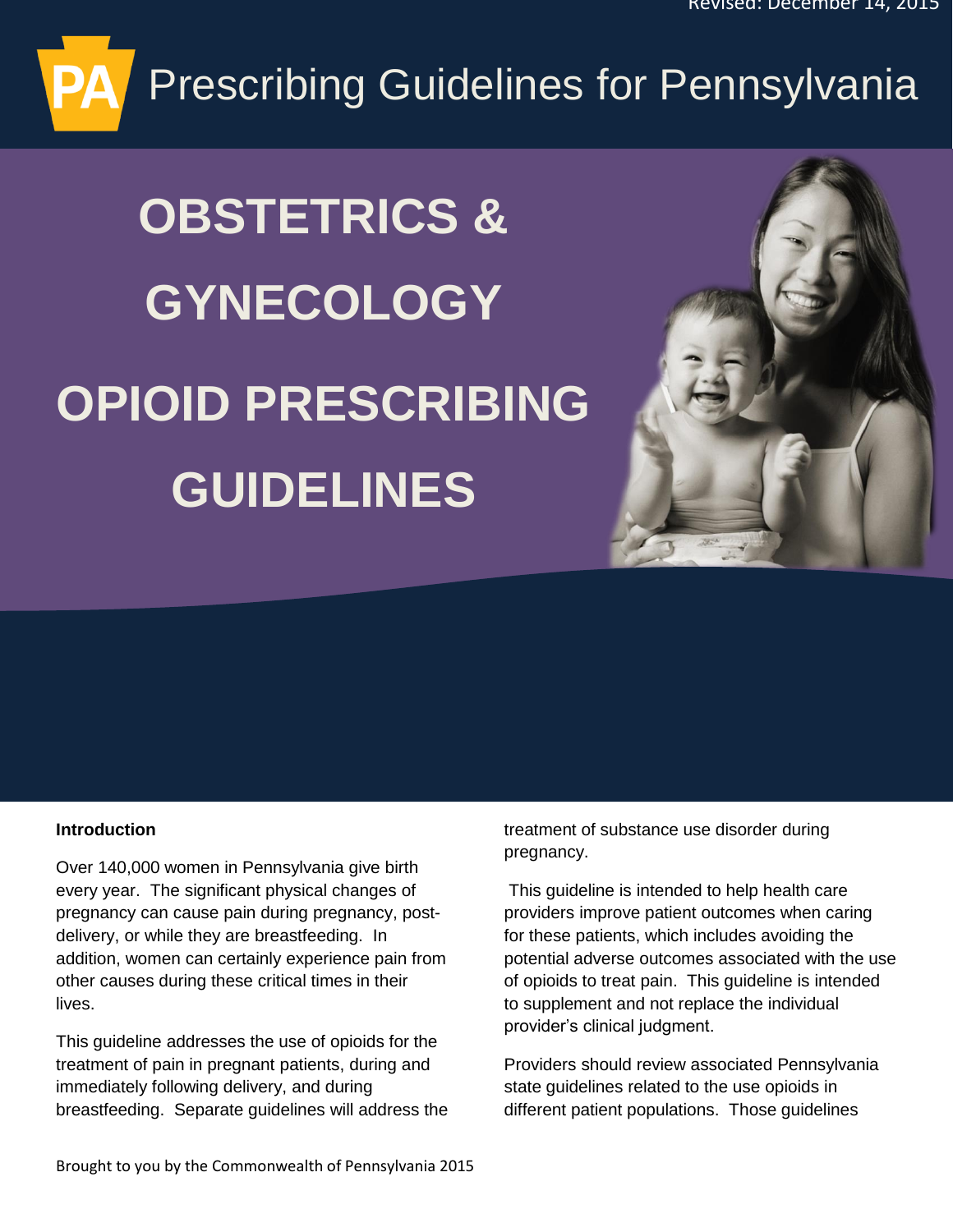

contain important information that may be relevant to this patient population.

Prescription opioid abuse has become an issue of national importance as drug overdose is the leading cause of accidental death in adults living in America. Most of these deaths involve the use of prescription drugs. In order to help stem this epidemic, there has been a call for more judicious prescribing on the part of physicians and other health-care providers.

Opioid prescriptions for women have been on the rise. The Centers for Disease Control and Prevention found nearly one-third of women of reproductive age had an opioid prescription filled in every year from 2008 – 2012. Of the 1.1 million pregnant women enrolled in Medicaid nationally, nearly 23% filled an opioid prescription during their pregnancy in 2007, up from 18.5% in 2000.

Chronic opioid use during pregnancy is associated with an increased risk of early delivery and low birth weight infants. While chronic opioid administration can lower patient-reported pain intensity in some patients experiencing chronic pain, the impact of chronic opioids on pain intensity is modest, and diminishes over time. Providers should use caution when considering chronic opioids in women of childbearing age, and should use extreme caution when considering chronic opioids during pregnancy.

In addition to the recommendations included in the previously-published Pennsylvania opioid guidelines, these guidelines suggest that health care providers incorporate the following key practices into their care of patients who are pregnant or breast feeding. These guidelines also outline key practices for treatment of pain during delivery for patients who are undergoing substance abuse disorder treatment.

## **1. Patient screening for substance use disorder**

a) All pregnant and post-partum women should receive a brief screening for substance use disorder, and when indicated should be referred to appropriate treatment at the intensity and duration of care as indicated by the individualized assessment.

# **2. The use of opioids for the treatment of pain in women of childbearing age**

- a) Clinicians should consider the risk of pregnancy when prescribing opioids to women of childbearing age, and should consider pregnancy testing as a part of ongoing monitoring for these patients.
- b) Women of childbearing age should be informed of the risk of harm associated with the use of opioids during pregnancy. Information regarding this risk should be included in the opioid agreement.
- c) Women of childbearing age receiving chronic opioids should use an effective form of birth control, and should be advised to inform their prescribing physician if they decide to try to become pregnant or become pregnant.

# **3. The use of opioids for the treatment of pain during pregnancy**

a) Proper pain control should be provided to women experiencing acute pain during pregnancy. A guiding principle in the care of the pregnant patient is to minimize the use of all medications unless the potential benefit clearly outweighs the risk of harm to both mother and fetus, therefore, is it important to use nonpharmacologic therapies whenever possible. These non-pharmacologic therapies should continue to be used in combination with medication management when medication is required.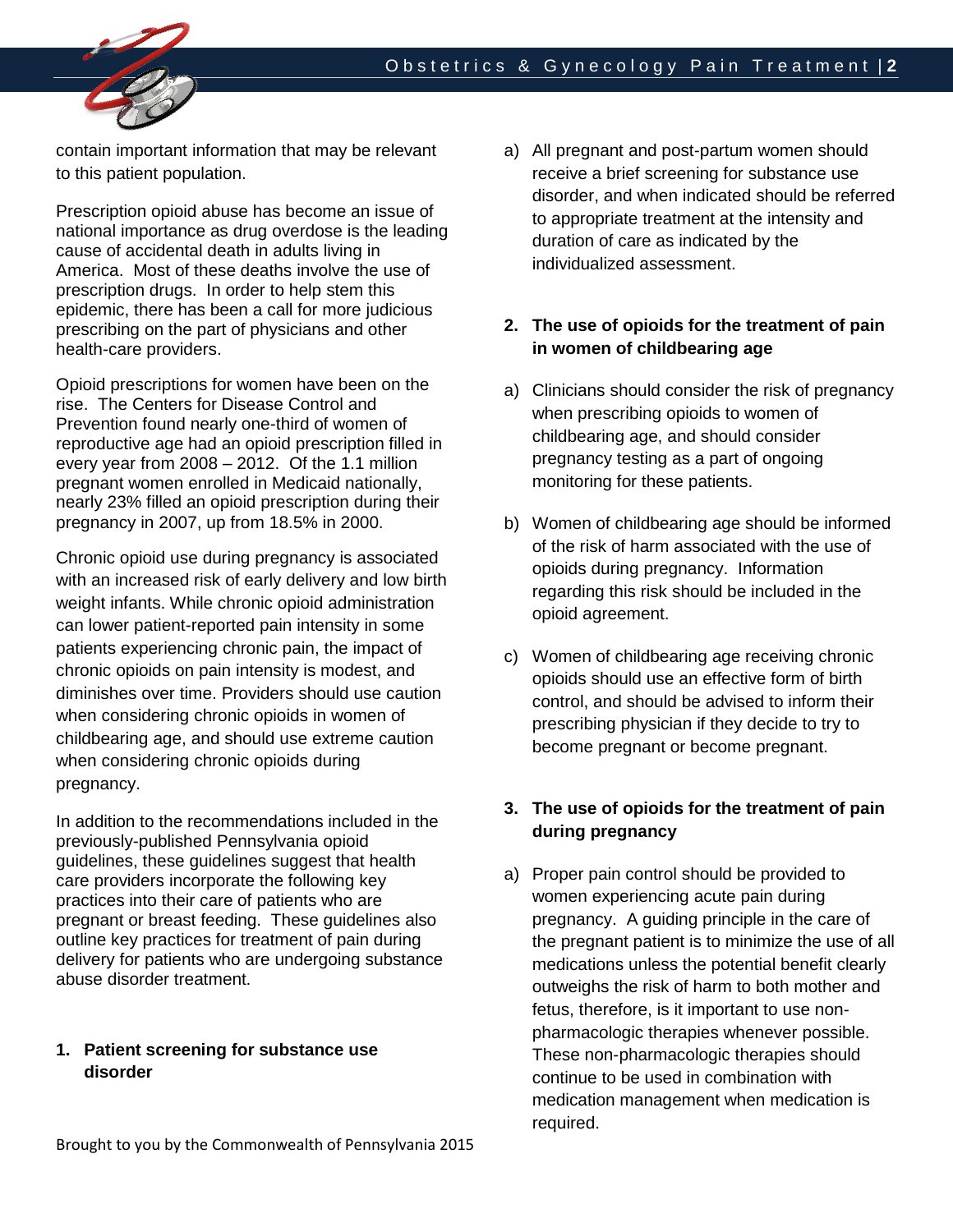

- b) When considering medication management for acute pain during pregnancy, non-opioid analgesics such as acetaminophen should be used first, and opioids should be considered when acetaminophen is not effective as the sole analgesic.
- c) Even when opioids are required, acetaminophen should be continued on a scheduled basis, as acetaminophen has an opioid sparing effect and will allow for the use of the lowest effective opioid dose. However, care should be taken to avoid the use of total acetaminophen doses greater than 3,000 mg a day from all sources of acetaminophen.
	- i. NSAID use during the first and third trimester may be associated with increased risk of fetal harm. All NSAIDs, including over- the- counter NSAIDs, should only be used by pregnant patients on the advice of their physicians. In the second trimester, non-steroidal anti-inflammatory drugs, (NSAIDs), such as ibuprofen and indomethacin, may be considered for short courses, no more than 48 hours.
- d) When opioids are considered for the control of acute pain in pregnant women, the risks of such medications should be reviewed with the patient.
- e) When opioids are required, a short course of immediate-release, as-needed opioids should be administered. Every effort should be made to avoid escalating opioid doses as well as the continuation of opioids beyond 2 weeks duration. Acute administration of opioids should never transition to chronic opioid administration without careful consideration.
- Brought to you by the Commonwealth of Pennsylvania 2015 f) Clinicians are advised to avoid the use of chronic opioids whenever possible during

pregnancy. The initiation of chronic opioid therapy during pregnancy should only be done following careful consideration of the risks of harm to the patient and fetus and the potential for benefit. These risks may include preterm delivery, low birth weight, and neonatal abstinence syndrome (NAS). It is important to note that while there is a modest increased risk of birth defects compared to baseline risk, the absolute risk remains low.

- g) When chronic opioids are administered during pregnancy, consultation with a high-risk obstetrics specialist as well as a pain specialist should be considered. Neonatal abstinence syndrome (NAS) is a condition that occurs in newborn infants who were exposed to chronic opioids during pregnancy. These infants can demonstrate a wide variety of symptoms from feeding difficulties to seizures. Providers should discuss NAS condition with patients prior to delivery, and be prepared to monitor for and treat this condition if it occurs.
- h) As in non-pregnant patients, pregnant women who are given prescriptions for opioids should be educated about ways to avoid diversion of the medication to others. These medications should be stored in a secure location, taken as prescribed, and never shared with others. Unused medication should be properly disposed. This information is especially important for patients who have older children in the home, as 68% of the people aged 12 or older who used opioids for non-medical purposes reported that they obtained the opioid from a friend or relative.

# **4. The use of opioids for the treatment of pain during and following delivery:**

a) There are several possible sources of pain when women give birth that must be managed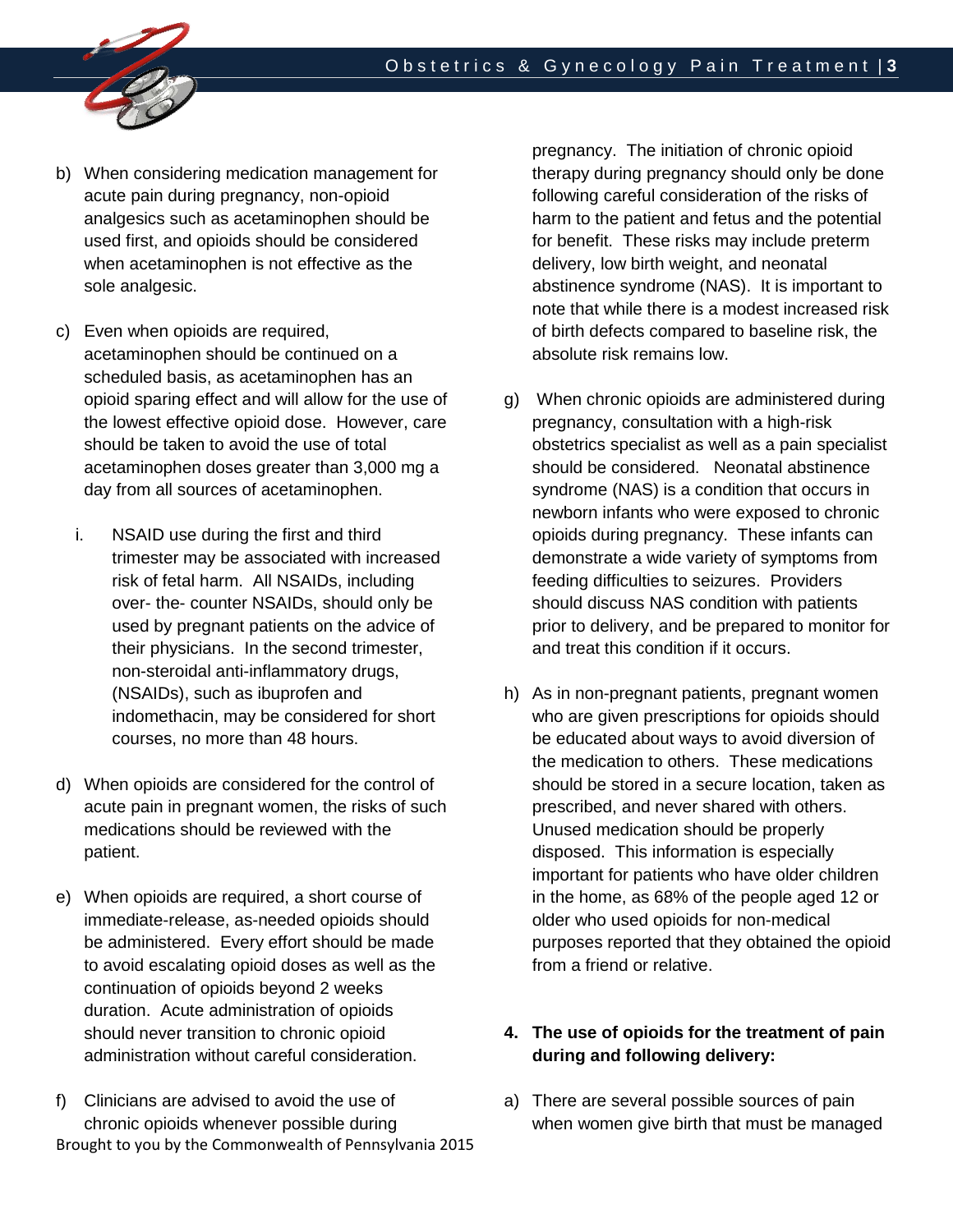

appropriately in order to promote postpartum recovery. Unrelieved pain can negatively impact a woman's ability to care for herself and her infant, breastfeed, and may contribute to depression. When considering postpartum analgesia, the clinician should consider methods that provide adequate pain relief with the least maternal side effects and won't impact a woman's ability to care for her newborn.

- b) Proper pain control should be provided to women experiencing acute pain following delivery. A vast majority of pain does not require pharmacologic therapies. Nonpharmacologic therapies, such as cold, heat, and sitz baths, are often sufficient for the relief of mild pain in the postpartum women.
- c) If pain medications are indicated, use the safest drug available as a first-line agent. NSAIDs or acetaminophen are often sufficient analgesia for women experience mild to moderate pain.
- d) If opioids are deemed necessary, providers should use the lowest potency available and for the shortest duration of time. Long-acting or extended release tablets should not be necessary. Neuraxial morphine or PCA morphine/ hydromorphone/fentanyl can be used for the first 24 hours. Intravenous hydromorphone and fentanyl can be used for an additional 24 hours as needed in breastfeeding women. Short acting opioids can be used on a PRN basis and should not be needed post-discharge for routine vaginal delivery. In the event of cesarean delivery or severe perineal trauma, oral opioids may need to be used for five to seven days.
- e) Consider multimodal approach to pain management. The concurrent use of scheduled dosing of NSAIDs and acetaminophen in combination with short acting opioids on an as

Brought to you by the Commonwealth of Pennsylvania 2015

needed basis has repeatedly demonstrated reduced overall opioid consumption.

## **5. The use of opioids for the treatment of pain in women who are breastfeeding:**

- a) In the case of the breastfeeding woman, the choice of analgesic should be influenced by the individual drug's ability to transfer into breast milk and cause adverse effects on the neonate. The American Academy of Pediatrics advises clinicians to use the most comprehensive and current database of drugs that may cause effects on infants and/or lactation. This information is available at LactMed [http://toxnet.nlm.nih.gov.](http://toxnet.nlm.nih.gov/)
- b) Drugs that have high lipid solubility, low protein binding, low molecular weight and that are unionized are easily secreted into breast milk. Opioids are excreted into breast milk. Indeed, breast milk concentrations of codeine and morphine are equal to or somewhat greater than maternal plasma concentrations. Therefore, breastfeeding infants will be exposed to the opioids consumed by their mothers.
	- I. Early breastfeeding by women who have received medications during delivery pose little risk to the infant.
	- II. To reduce drug transfer through breast milk women should take medications immediately after breastfeeding, thus maximizing the time between taking the medication and subsequent feeding.
- c) When considering medication management for acute pain in woman who are breastfeeding, non-opioid analgesics such as acetaminophen should be used first, and opioids should only be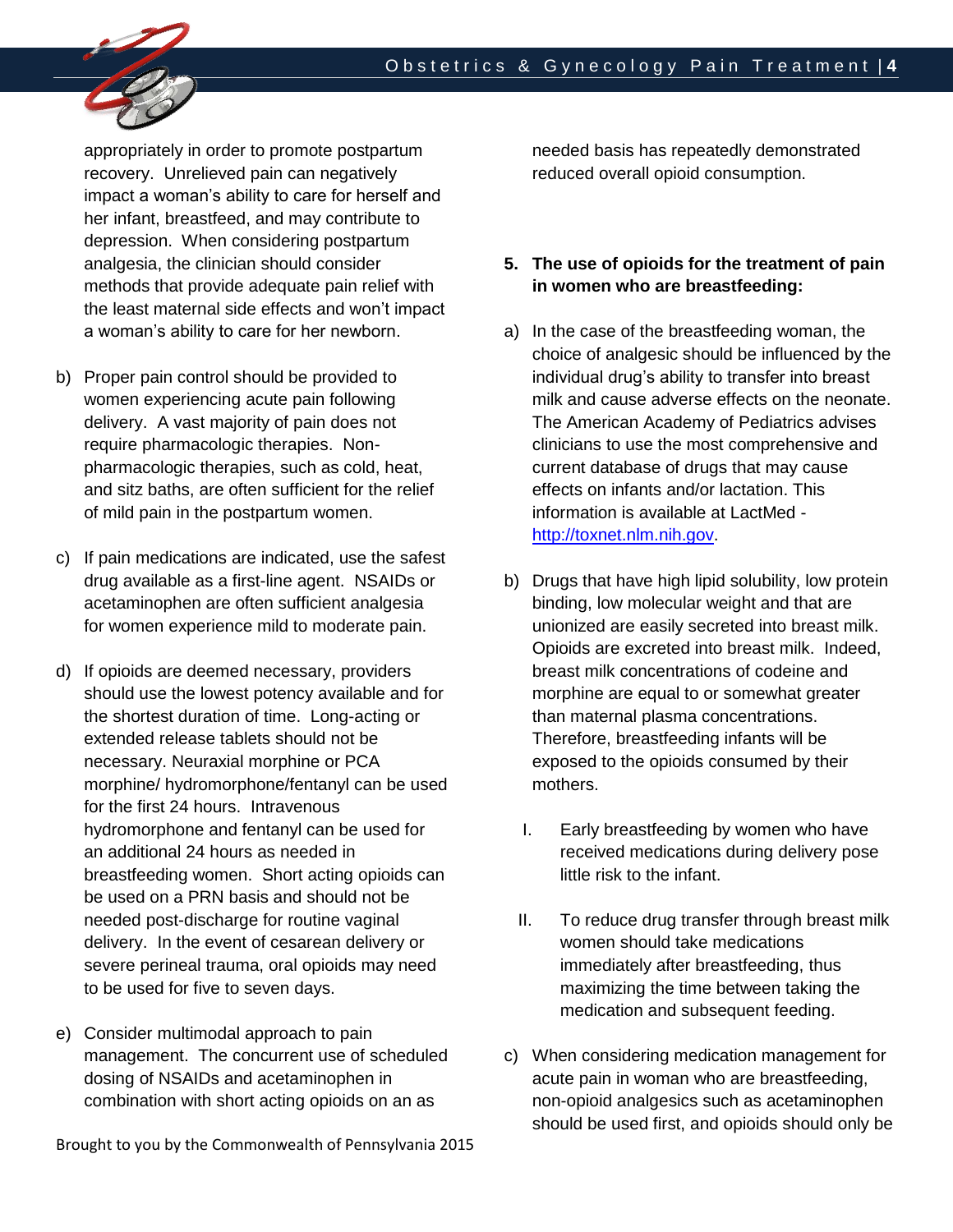

considered when acetaminophen is not effective as the sole analgesic.

- i. Even when opioids are required, acetaminophen should be continued on a scheduled basis, as acetaminophen has an opioid sparing effect and will allow for the use of the lowest effective opioid dose. However, care should be taken to avoid the use of total acetaminophen doses greater than 3,000 mg a day from all sources of acetaminophen.
- d) Non-steroidal anti-inflammatory drugs (NSAIDs) are effective for the treatment of several pain conditions, and are opioid-sparing when used in combination with opioids. Several acute pain guidelines suggest that NSAIDs be used for the treatment of acute pain unless contra-indicated.
	- i. In general, short-term maternal use of several NSAIDs are considered be of low risk to the breastfed infant.
	- ii. Ibuprofen 400 mg every 6 hours is detectable in breast milk at the lower limit of quantification, and the relative infant dose is less than 1% of the maternal dose, even after repeat maternal dosing. Similar low infant dosing is observed following the administration of indomethacin and diclofenac.
	- iii. Maternal use of aspirin should be avoided, as aspirin persists in maternal milk for up to 24 hours, and neonatal metabolism is slow. Even after a single maternal dose of aspirin, the infant is exposed to 9% - 21% of the maternal dose once lactation is fully established.
- Brought to you by the Commonwealth of Pennsylvania 2015 iv. It is important to note that ketorolac contains a black box warning stating that ketorolac is contraindicated in nursing mothers because

of the potential adverse effects of prostaglandin-inhibiting drugs on neonates.

- e) When short-term use of opioids is required in breast-feeding mothers, providers should consider the use of short-acting opioids such as hydromorphone.
	- i. Intrathecal and epidural analgesia using low doses of morphine or fentanyl are generally considered safe in breastfeeding women, as the amount of opioid delivered to the infant via breast milk is minimal.
	- ii. Short-term (i.e., 24 hours) use of intravenous opioids such as fentanyl or hydromorphone delivered via patientcontrolled analgesia is generally considered safe.
- iii. When opioids are required, a short course of immediate-release, as-needed opioids should be administered. Every effort should be made to avoid escalating opioid doses and the continuation of opioids beyond 2 weeks. Acute administration of opioids should never transition to chronic opioid administration without careful consideration of the significant risks associated with chronic use of opioids, balanced against the potential benefits of chronic opioid therapy.
- iv. Codeine is metabolized into morphine, and both codeine and morphine are passed into the infant through breast milk. Codeine metabolism is highly variable, and individuals who are "high metabolizers" of codeine have been identified. Unfortunately, there has also been a report of an infant death associated with morphine overdose in a mother consuming codeine while breastfeeding. Again, while limited use of codeine is likely to be safe in breast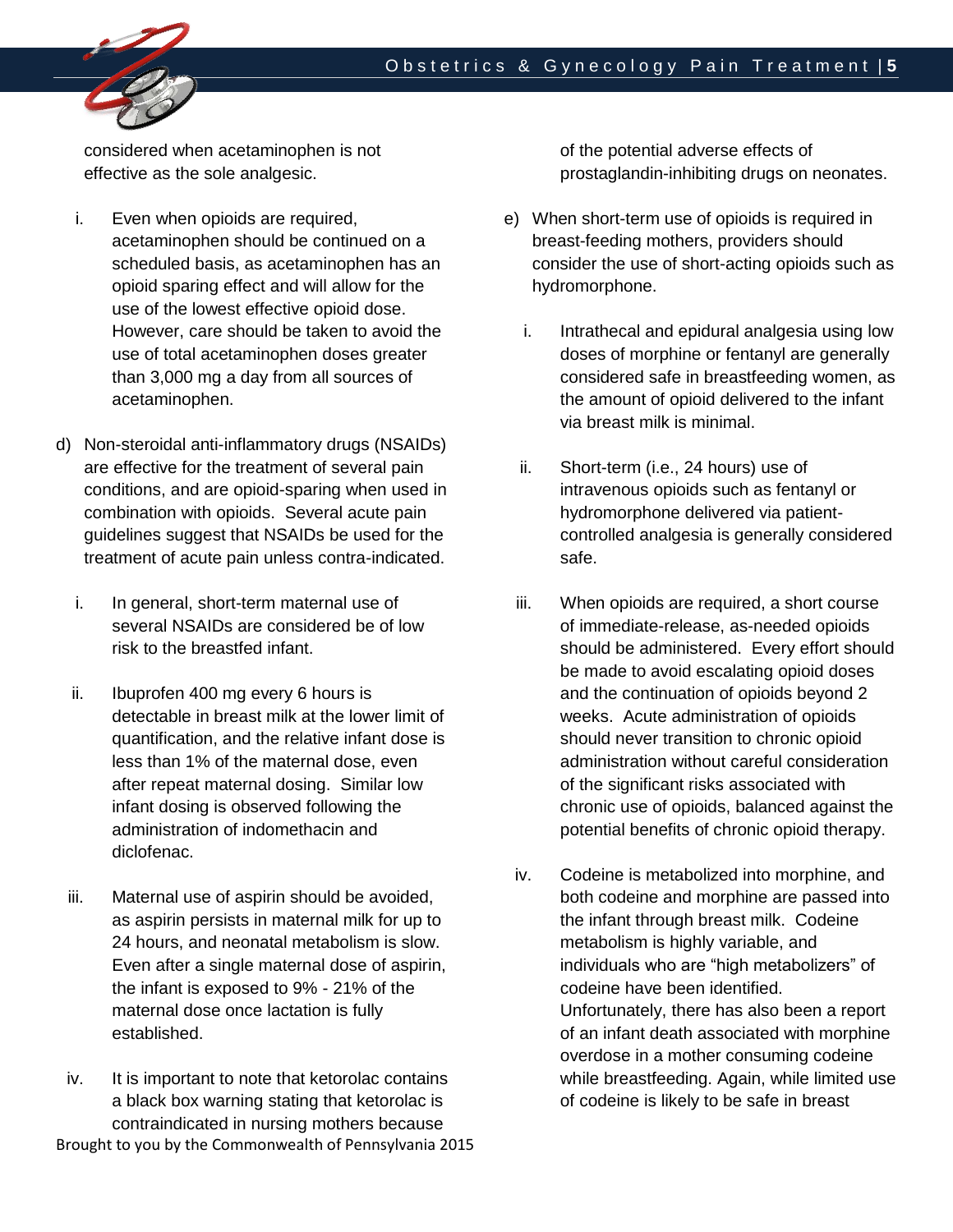

feeding mothers, chronic use should be avoided.

- v. Oxycodone administration has been reported to be associated with a high risk of neonate sedation, which may be due to variable metabolism of oxycodone to oxymorphone, which is an active metabolite that is more potent than oxycodone. Some authors have advised against the use of oxycodone in breastfeeding mothers, especially within 2 months of delivery.
- vi. Meperidine undergoes hepatic metabolism to normeperidine. Normeperidine causes central nervous system activation, and higher doses can cause tremors, myoclonus and seizures. Normeperidine has a long half-life, and can accumulate quickly in patients who are female, obese, hypovolemic, or have renal function compromise. Normeperidine can pass into the breast milk, and the half-life of normeperidine is markedly prolonged in newborns. Therefore, repeated use of meperidine should be avoided.
- f) Breastfeeding should be encouraged in the opioid-dependent mother maintained on buprenorphine or methadone as long as she is not using illicit drugs. Providers should review existing guidelines and consult with substance abuse treatment provider.
- **6. The treatment of pain during pregnancy, labor, delivery and postpartum in patients receiving opioid substance use disorder treatment.**
- Brought to you by the Commonwealth of Pennsylvania 2015 a) It is important to note that outcomes for mothers and infants are significantly improved in those women who are undergoing active treatment for their substance use disorder during pregnancy.

Participation in medication assisted treatment (MAT) is associated with significantly improved outcomes compared with no treatment.

- b) Providers are encouraged to review existing guidelines and consult with a substance use disorder treatment provider.
- c) Opioid prescribing by the obstetric team should be carefully coordinated with the MAT treatment team, and be for the shortest duration possible.
- d) In general, buprenorphine or methadone should be continued during pregnancy, delivery, and immediately postpartum.
	- i. The use of multi-modal analgesia is important in patients on MAT who are experiencing pain. This includes the use of scheduled NSAIDs and acetaminophen as discussed earlier. In addition, these patients may benefit significantly from the use of regional anesthesia and analgesic techniques when possible.
	- ii. Women receiving buprenorphine or methadone often report poorly-controlled pain following a painful procedure. Patients who are opioid tolerant often report increased pain, and systemic opioids may not be effective. Aggressive opioid dosing to address pain complaints may lead to significant patient harm. Early consultation to a pain specialist should be considered.
- iii. Buprenorphine is a partial opioid agonistantagonist that binds tightly to the opioid receptor. While some women may report analgesia with the use of supplemental opioids in addition to the prescribed buprenorphine, many will not. Unfortunately, aggressive opioid administration in these patients may lead to